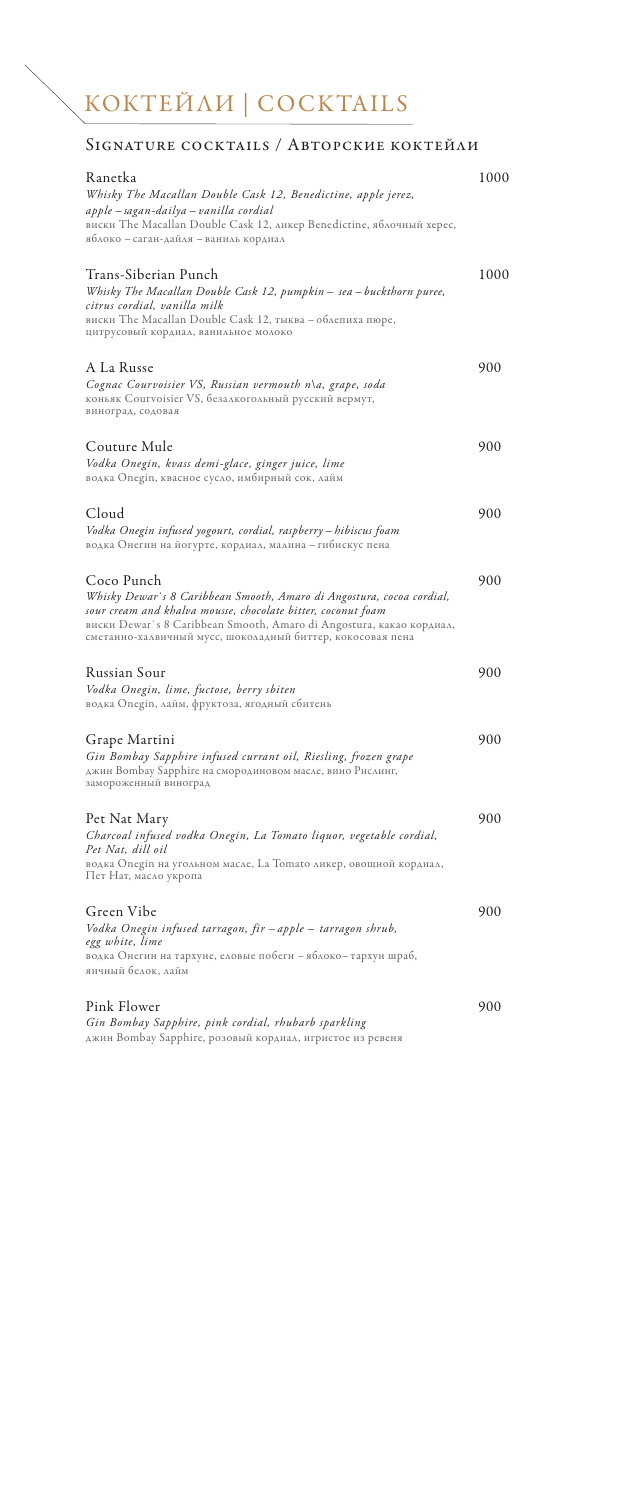### Highballs / Хайболы

| Cream Soda<br>Whiskey Dewar's 8 Caribbean Smooth, schnapps hazelnut,<br>chocolate bitter, cream-soda<br>виски Dewar's 8 Caribbean Smooth, ореховый шнапс,<br>шоколадный биттер, крем-сода    | 900 |
|----------------------------------------------------------------------------------------------------------------------------------------------------------------------------------------------|-----|
| Vasilek<br>Gin Roku, Triple Sec liquor, violet liquor, lime, coconut milk,<br>wild flowers soda<br>джин Roku, ликер Triple Sec, ликер фиалки, кокосовое молоко,<br>содовая из полевых цветов | 900 |
| Dushes<br>Pear vodka, pear – lilac shrub, lime, bitter, dushes<br>грушевая водка, груша - сирень шраб, лайм, дюшес<br>APERITIF / AПЕРИТИВ                                                    | 900 |
| Martini Fiero Tonic                                                                                                                                                                          | 850 |

| Martini Fiero, tonic<br>аперитив Martini Fiero, тоник               |     |
|---------------------------------------------------------------------|-----|
| Patron Tonic<br>Patron Silver, tonic<br>текила Patron Silver, тоник | 950 |

#### Classic сocktails / Классические коктейли

<u> 1989 - Johann Barbara, martxa amerikan per</u>

| Vieux Carre                                                                                                                               | 900 |
|-------------------------------------------------------------------------------------------------------------------------------------------|-----|
| Cognac Courvoisier VS, Makers Mark, Martini Riserva Rubino,<br>Benedictine liquor, Peyshaud's bitter, orange                              |     |
| коньяк Courvoisier VS, Makers Mark, Martini Riserva Bitter,<br>ликер Benedictine, биттер Peyshaud's, апельсин                             |     |
| Old Fashioned                                                                                                                             | 900 |
| Whisky Maker's Mark, sugar, Angostura bitter<br>виски Maker's Mark, сахар, биттер Angostura                                               |     |
| White Lady                                                                                                                                | 900 |
| Gin Roku, orange liquor, lemon, egg white<br>джин Roku, апельсиновый ликер, лимон, белок                                                  |     |
| Old Cuban                                                                                                                                 | 900 |
| Rum Bacardi Reserva 8, sparkling wine, mint, lime, Angostura bitter<br>ром Bacardi Reserva 8, игристое вино, мята, лайм, биттер Angostura |     |
| Lucien Gaudin                                                                                                                             | 900 |
| Gin Bombay Sapphire, Martini Riserva Bitter, Martini Extra Dry,<br>orange liquor, orange                                                  |     |
| джин Bombay Sapphire, Martini Riserva Bitter, Martini Extra Dry,<br>апельсиновый ликер, апельсин                                          |     |
| Penicillin                                                                                                                                | 900 |
| Whisky Ardbeg Ten, lemon, ginger mix, honey syrup, egg white<br>виски Ardbeg Ten, лимон, имбирный микс, медовый сироп, белок              |     |
| Daiquiri                                                                                                                                  | 900 |
| Rum Bacardi Reserva 8, lime, sugar<br>ром Bacardi Reserva 8, лайм, сахар                                                                  |     |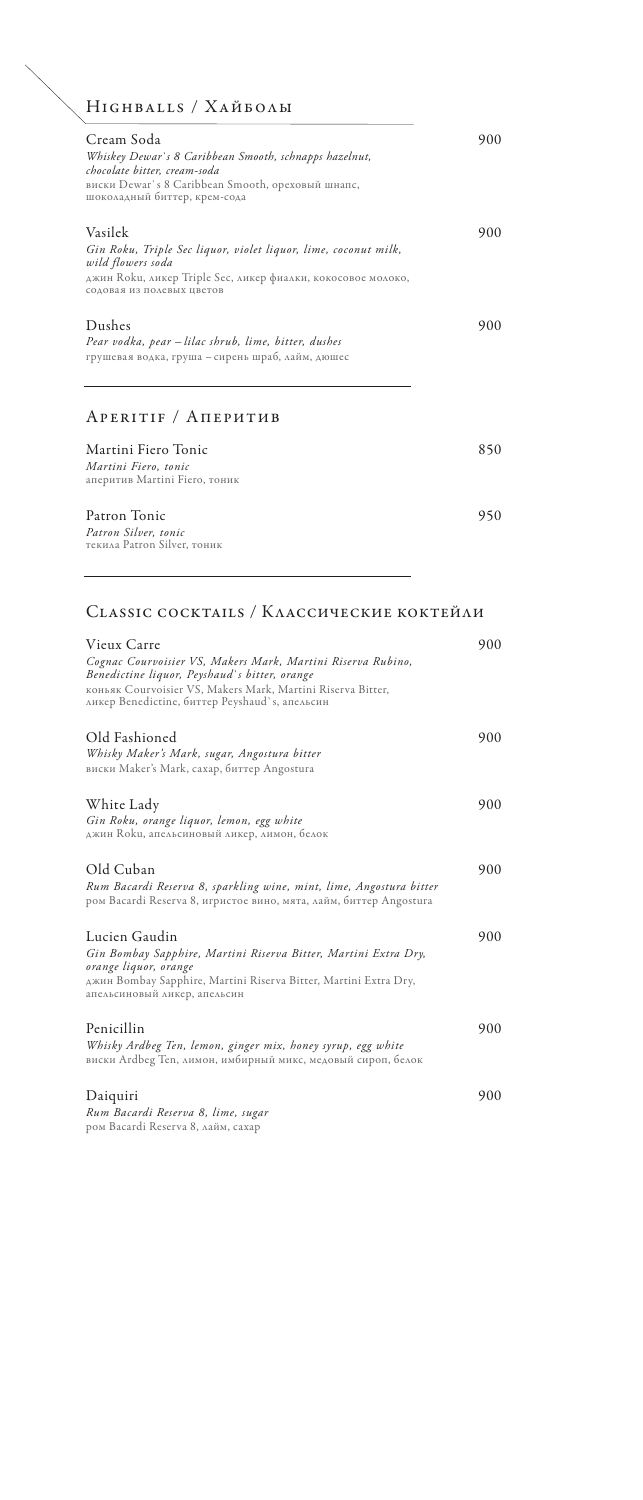### Classic сocktails / Классические коктейли

| Espresso Martini<br>Vodka Onegin, espresso, homemade coffee liquor<br>водка Onegin, эспрессо, домашний кофейный ликер     |     |
|---------------------------------------------------------------------------------------------------------------------------|-----|
| Cosmopolitan<br>Vodka Onegin, orange liquor, cranberry, lemon<br>водка Onegin, апельсиновый ликер, клюквенный морс, лимон | 900 |
| <b>Bombay Tonic</b><br>Bombay Sapphire Gin, Tonic Water<br>джин Bombay Sapphire, тоник                                    |     |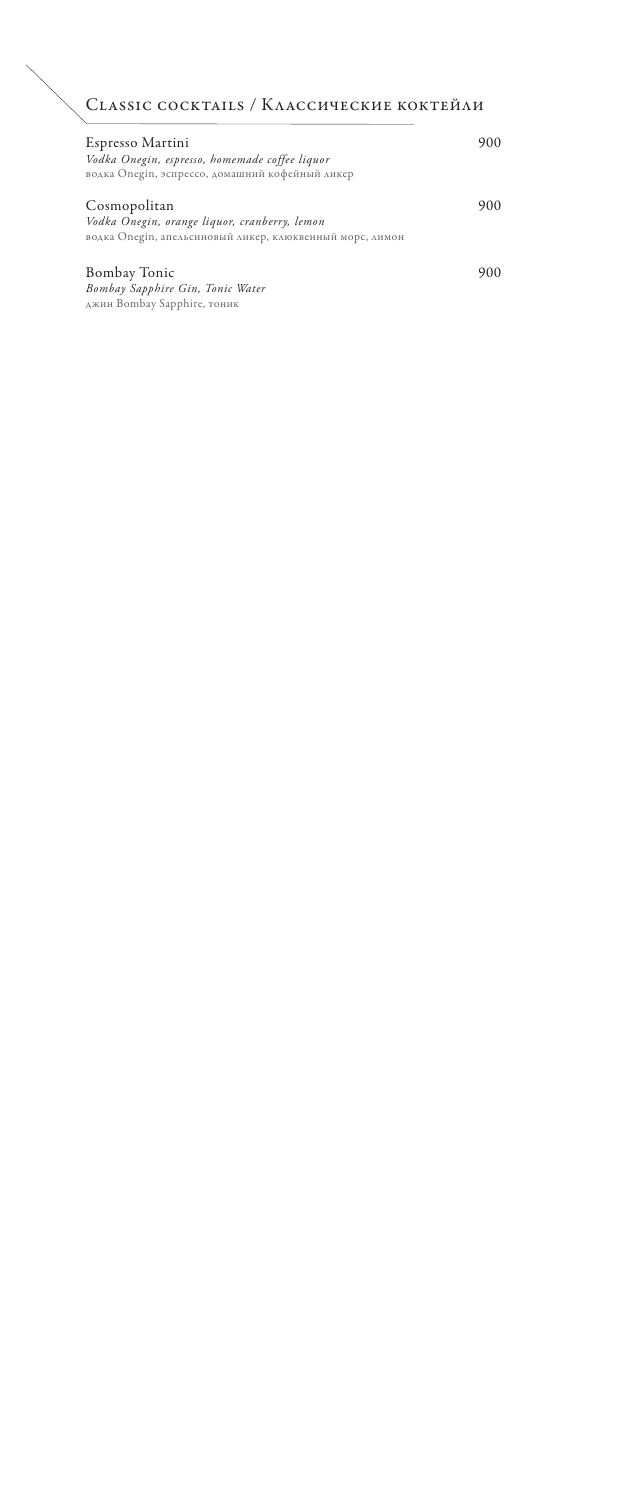# ВИСКИ | WHISKY

| SINGLE MALT WHISKY / ОДНОСОЛОДОВЫЙ ВИСКИ |       |
|------------------------------------------|-------|
| THE MACALLAN COLLECTION                  | 40ml  |
| The Macallan Triple Cask 12 YO           | 1100  |
| The Macallan Double Cask 12 YO           | 1100  |
| The Macallan Sherry Oak 12 YO            | 1400  |
| The Macallan Double Cask 15 YO           | 1450  |
| The Macallan Double Cask 18 YO           | 2990  |
| The Macallan Sherry Oak 18 YO            | 3850  |
| Glenmorangie The Original 10 YO          | 770   |
| Glenmorangie The Lasanta 12 YO           | 850   |
| Glenmorangie The Quinta Ruban 14 YO      | 990   |
| Glenmorangie The Nectar d'Or             | 1000  |
| Glenmorangie 18 YO                       | 2100  |
| Glenmorangie Grand Vintage Malt 1996     | 10300 |
| Glenrothes 12 YO                         | 820   |
| Auchentoshan 12 YO                       | 750   |
| Auchentoshan 18 YO                       | 1950  |
| Laphroaig 10 YO                          | 1050  |
| Ardbeg Ten                               | 1000  |
| Ardbeg An Oa                             | 1000  |
| Highland Park 12 YO                      | 820   |
| Highland Park 18 YO                      | 1800  |
| Bowmore 25 YO                            | 5500  |
| Craigellachie 13 YO                      | 800   |
| Aultmore 12 YO                           | 800   |
| Aberfeldy 12 YO                          | 820   |
| BLENDED WHISKY / КУПАЖИРОВАННЫЙ ВИСКИ    | 40ml  |
| Naked Malt                               | 690   |
| Dewar's 8 YO Caribbean Smooth            | 590   |
| Dewar's 8 Japanese Smooth                | 590   |
| Dewar's White Label                      | 590   |
| JAPANESE WHISKY / Японский виски         | 40ml  |
| Hakushu 12 YO                            | 1500  |
| Yamazaki 12 YO                           | 1500  |
| Suntory Toki                             | 750   |
| AMERICAN WHISKY / АМЕРИКАНСКИЙ ВИСКИ     | 40ml  |
| Jim Beam Rye                             | 590   |
| Jim Beam Double Oak                      | 590   |
| Knob Creek                               | 1150  |
|                                          |       |

Maker's Mark 650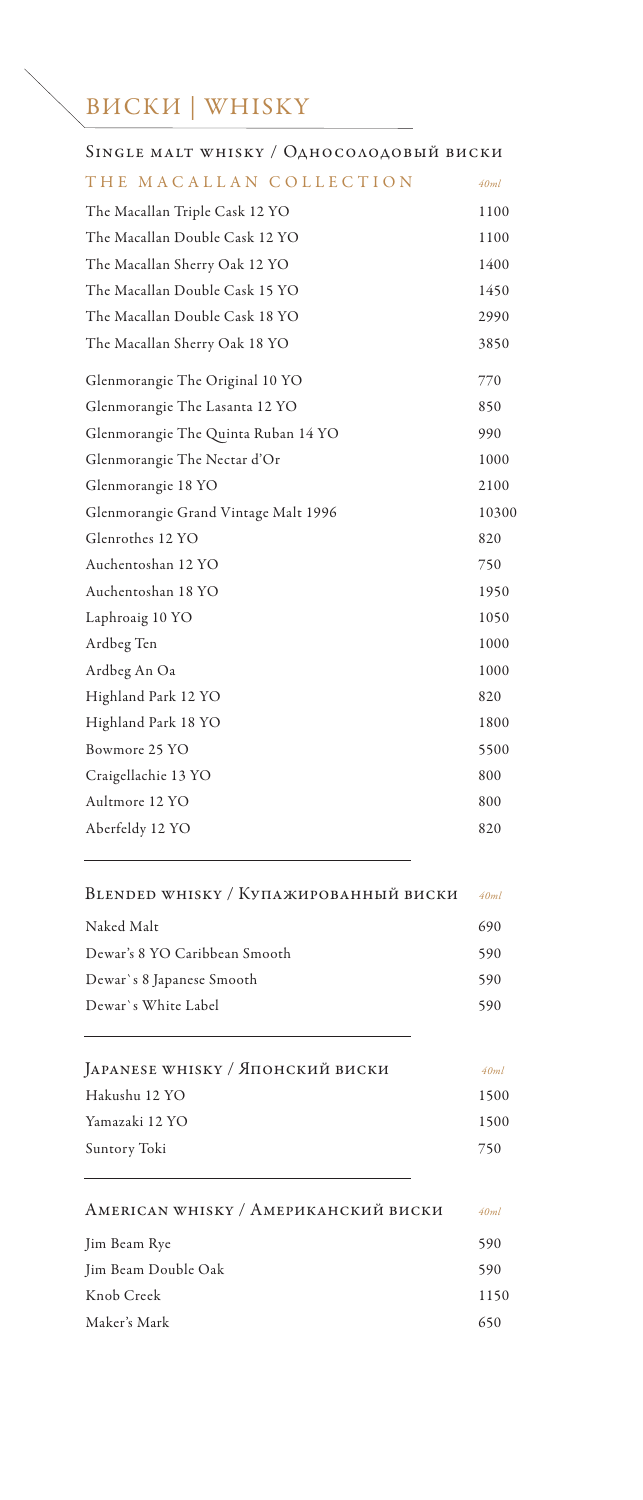| IRISH WHISKY / Ирландский виски                                              | 40ml         |
|------------------------------------------------------------------------------|--------------|
| West Cork Bourbon Cask                                                       | 750          |
| Сосмас / Коньяк                                                              | 40ml         |
| Courvoisier VS                                                               | 650          |
| Courvoisier VSOP                                                             | 890          |
| Courvoisier Napoleon                                                         | 1650         |
| Courvoisier XO                                                               | 3300         |
| Courvoisier Extra                                                            | 9100         |
| Courvoisier De L'essense                                                     | 22700        |
| Hennessy Very Special                                                        | 750          |
| Hennessy V.S.O.P                                                             | 1250         |
| Hennessy James                                                               | 2200         |
| Hennessy X.O                                                                 | 3300         |
|                                                                              |              |
| Ритуал подачи Hennessy X.O & ICE<br>Hennessy Paradis<br>CALVADOS / KAABBAAOC | 40ml         |
| Pere Magloire VS                                                             | 800          |
| RUM / POM                                                                    | 40ml         |
|                                                                              |              |
| Brugal Anejo                                                                 | 590          |
| Brugal XV                                                                    | 750          |
| Brugal 1888                                                                  | 950          |
| Bacardi Carta Blanco                                                         | 590          |
| Bacardi Spiced<br>Bacardi Reserva 8                                          | 590<br>650   |
|                                                                              |              |
| TEQUILA / TEKHAA                                                             | 40ml         |
| Patron Silver                                                                | 720          |
| Parton Reposado<br>Patron Anejo                                              | 15700<br>720 |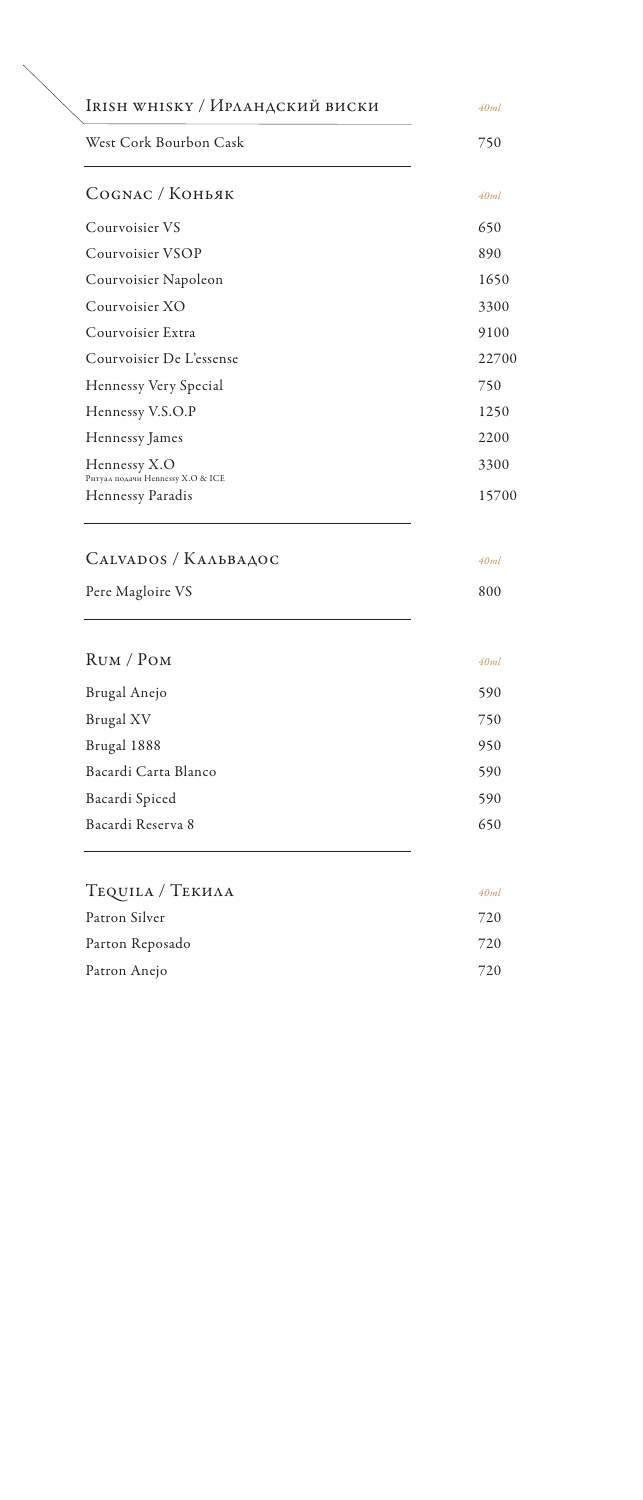| $GIN / \Delta$ жин         | 40ml |
|----------------------------|------|
| Sipsmith London Dry        | 700  |
| Roku Japanese Craft Gin    | 700  |
| <b>Bombay Sapphire</b>     | 600  |
| Bombay Bramble             | 700  |
| Star of Bombay             | 700  |
| Oxley Gin                  | 700  |
| Kyro Pink                  | 700  |
| VODKA / BOAKA              | 40ml |
| Onegin                     | 390  |
| Tselovalnik                | 390  |
| $GRAPPA / \Gamma PA\Pi$    | 40ml |
|                            |      |
| il Prosecco Di Nonino      | 1250 |
| Vendemia Riserva di Annata | 1100 |
| LIQUORS / ЛИКЕРЫ           | 80ml |
| Dolin Dry                  | 650  |
| Dolin Rouge                | 650  |
| Dolin Blanc                | 650  |
| Martini Fiero              | 550  |
| Martini Riserva Ambratto   | 550  |
| Martini Riserva Rubino     | 550  |
|                            | 40ml |
| Martini Bitter             | 490  |
| St-Germain                 | 490  |
| Benedictine                | 490  |
| Fernet Branca              | 690  |
| Branca Menta               | 690  |
| Amaro di Angostura         | 650  |
| <b>Yellow Chartreuse</b>   | 550  |
| Jagermeister Manifest      | 690  |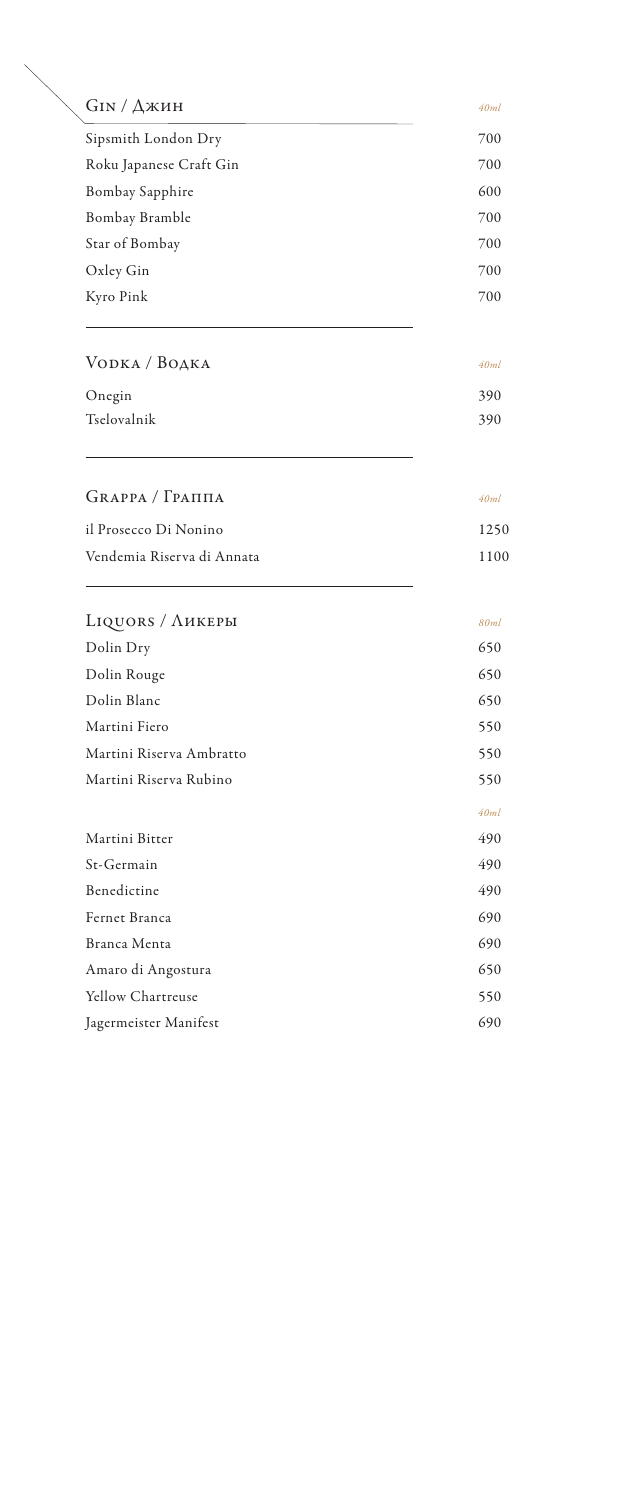## SOFT DRINKS | БЕЗАЛКОГОЛЬНЫЕ НАПИТКИ

### Water / Вода

| Still / sparkling 500ml<br>Russia     | 410 |
|---------------------------------------|-----|
| S.Pellegrino 750ml<br>Italy           | 690 |
| Saint-Geron 750ml<br>Auvergne, France | 990 |

#### Coffee / Кофе

| Ristretto<br>Ристретто | 290 |
|------------------------|-----|
| Espresso<br>Эспрессо   | 290 |
| Americano<br>Американо | 290 |
| Cappuccino<br>Капучино | 390 |
| Latte<br>Латте         | 390 |

### Tea / Чай

| Assam<br>Чёрный чай                      | 470 |
|------------------------------------------|-----|
| Earl Grey<br>Чёрный чай с бергамотом     | 470 |
| Sencha<br>Зелёный чай                    | 470 |
| Milk Oolong<br>Зелёный чай Молочный улун | 470 |
| Rooibos<br>Красный чай Ройбуш            | 470 |
| Chamomile<br>Ромашка                     | 470 |
| Linden<br>Липа                           | 470 |
| Buckwheat tea<br>Гречишный чай           | 470 |
| Sagan-Dailya<br>Саган-Дайля              | 470 |
| Ivan-Tea<br>Иван-чай                     | 470 |
| Currant Leaf<br>Листья черной смородины  | 470 |